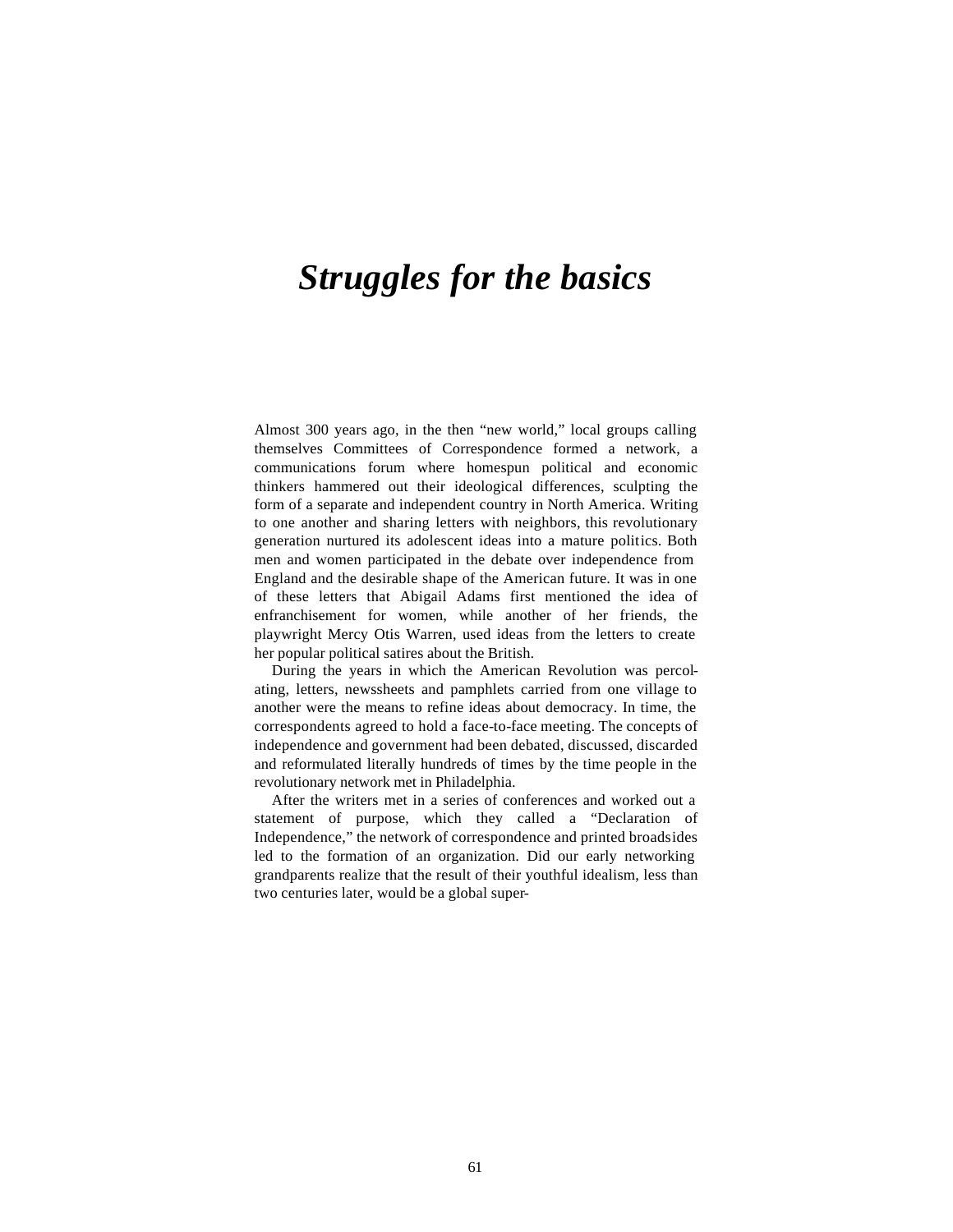power with an unparalleled ability to influence the survival of life on the planet?

Like stars and people, governments are born, grow and die. Their life cycles are punctuated by transitions and upheavals, patterns found in the development of all complex physical, biological and human entities. Just as we humans are evolving, so are our politics—our social forms, our collective associations— evolving. As we evolve, so do our ideas about possible political structures. There is no name for it yet, this politics of the future.

In a letter to Samuel Kercheval written on 12 July 1816, Thomas Jefferson expressed his long-held belief that each generation has a right and a duty to re-agree upon the fundamental laws by which it is governed, to reassess the laws of nature as they are presently understood.

Some men look at constitutions with sanctimonious reverence and deem them like the arc of the covenant, too sacred to be touched... But I know that laws and institutions must go hand in hand with the progress of the human mind. As [the mind] becomes more developed, more enlightened, as new discoveries are made, new truths disclosed, and manners and opinions change with the change of circumstances, institutions must advance also and keep pace with the times. . . . Let us [not] weakly believe that one generation is not as capable as another of taking care of itself and of ordering its own affairs... Each generation is as independent of the one preceding as that was of all which had gone before. It has then, like them, a right to choose for itself the form of government it believes most promotive of its own happiness, consequently, to accommodate to the circumstances in which it finds itself that received from its predecessors.

Not only constitutions but also our declarations about the fundamental laws of nature are not sacred absolutes of human knowledge. Our covenants about what is real and how reality works have already undergone radical revisions a number of times in human history. To paraphrase Jefferson's view: every generation has the right and the duty to reassess and re-agree upon the perceived laws of nature by which its worldview is governed. The way to our vision of a peaceful and humane planet will be by means of a substantial reordering of our shared worldview, of our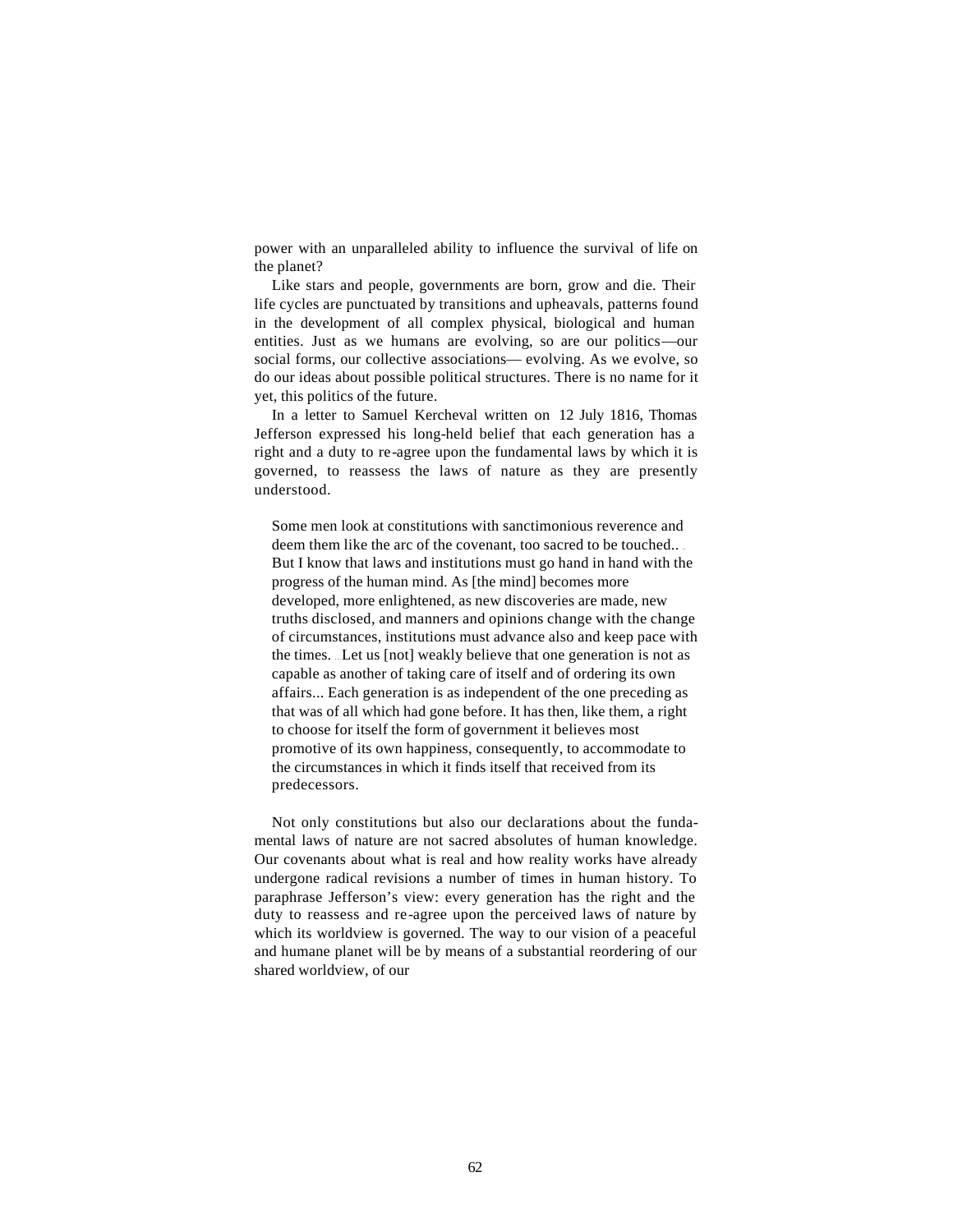shared basic assumptions and values. Only if hundreds of millions of people, in their daily lives and work, use a new worldview to create new approaches and new solutions will we survive and evolve.

Pallas Athena, the Greek goddess of wisdom, is said to have sprung fully armed and fully grown from the brow of Zeus. Proponents of gradual change sometimes use this myth to disparage proponents of radical change. Athena's story is surely a myth, because, they assert, change starts gradually and accumulates, rather than appearing fullblown overnight. Yet there is an important truth in the Athena story that is particularly applicable to changes in politics, economics and ways of knowing. Gradualists are correct in stating that social change starts with brief flickers and flashes of anomalies, exceptions, crises and lonely protesting voices that slowly gather strength and influence, but when the shift to a new worldview comes, it does so swiftly and suddenly. Since most people are blind to the precursors of fundamental change, the new wisdom seems to burst forth suddenly, fully formed and ready to address the myriad crises of the present. It's the ostrich syndrome. If your head is buried, how can your eyes see?

In our present collective drama, this moment has not yet occurred, nor is it preordained in our script of the future. None of us need be reminded of the gloomy forecasts for tomorrow's social health and personal welfare and for the planet's headlong plunge toward ecological catastrophe. Nor can we deny the dominant American sentiment as expressed by Ronald Reagan's remarkable electoral landslides in 1980 and 1984. However, scattered among the daily doomsday reports there are unmistakable signals of hidden trends that suggest the possibility of a future large-scale shift in worldviews.

One chronicler of these social signals is Alvin Toffler who asserts that the industrial worldview reached its zenith in the mid-1950s and that a "third wave" of human civilization has been building for the past twenty-five years. That is, right now the world is undergoing a transformation as significant as the shifts from hunting to agriculture at the dawn of human civilization ("first wave') and from agriculture to industry four centuries ago ("second wave"). Toffler characterizes the "hidden code" of industrial-age thought in terms of six assumptions: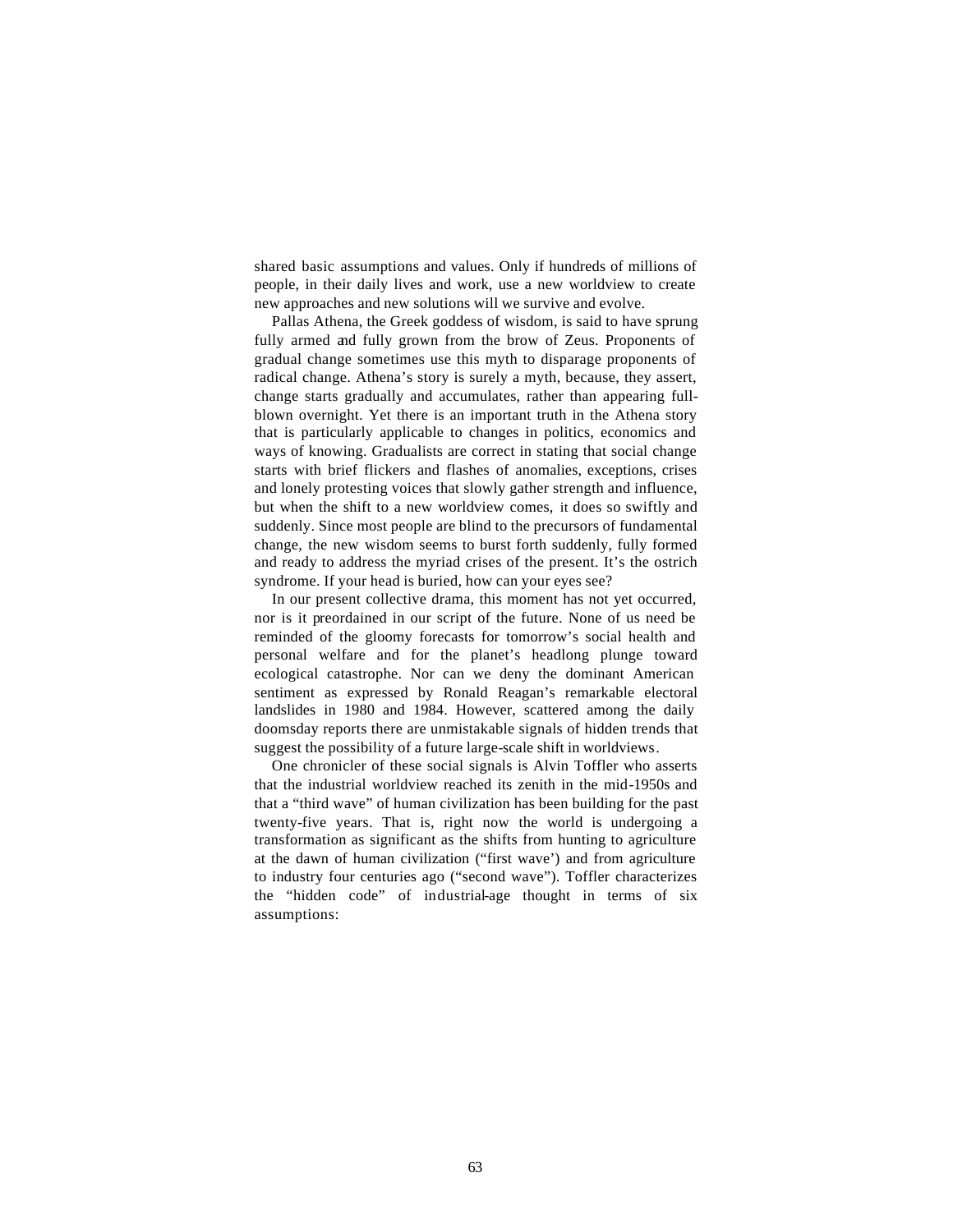Standardization Specialization Synchronization Concentration Maximization Centralization.

As an astute reporter of the-future-right-under-our-noses, Toffler describes the emerging third wave of civilization in terms that complement the waning industrial assumptions. Decentralized structures replace centralized forms, values of appropriateness challenge maximization, power and resources are dispersed to counter concentration, flexible time patterns encroach on the linear synchronization of tasks, autonomy and self-reliance break the narrow bonds of specialization, and creative processes expressing uniqueness contrast with the frozen ruts of standardization.

Another signal of change is documented by John Naisbitt's 1982 book *Megatrends,* in which he identified ten significant trends.

| From                     | Tο                      |
|--------------------------|-------------------------|
| Industrial society       | Information society     |
| Forced technology        | High tech/high touch    |
| National economy         | World economy           |
| Short-term               | Long-term               |
| Centralization           | Decentralization        |
| Institutional help       | Self-help               |
| Representative democracy | Participatory democracy |
| Hierarchies              | Networking              |
| North                    | South                   |
| Either/or                | Multiple option         |

Underlining the most widely reported trend, the shift from an industrial to an information society, we first learned of Naisbitt's research in 1980 while using our computer to browse through the "Community News Conference" of the Electronic Information Exchange System (see Chapter 7).

In its "Values and Lifestyles" study for corporate clients, SRI International reports that a shift of values is taking place in a small but key segment of the population. Summarizing trends in terms of evolving symbols of success, the study says that, for a significant group of people, values are shifting "from quantity toward quality,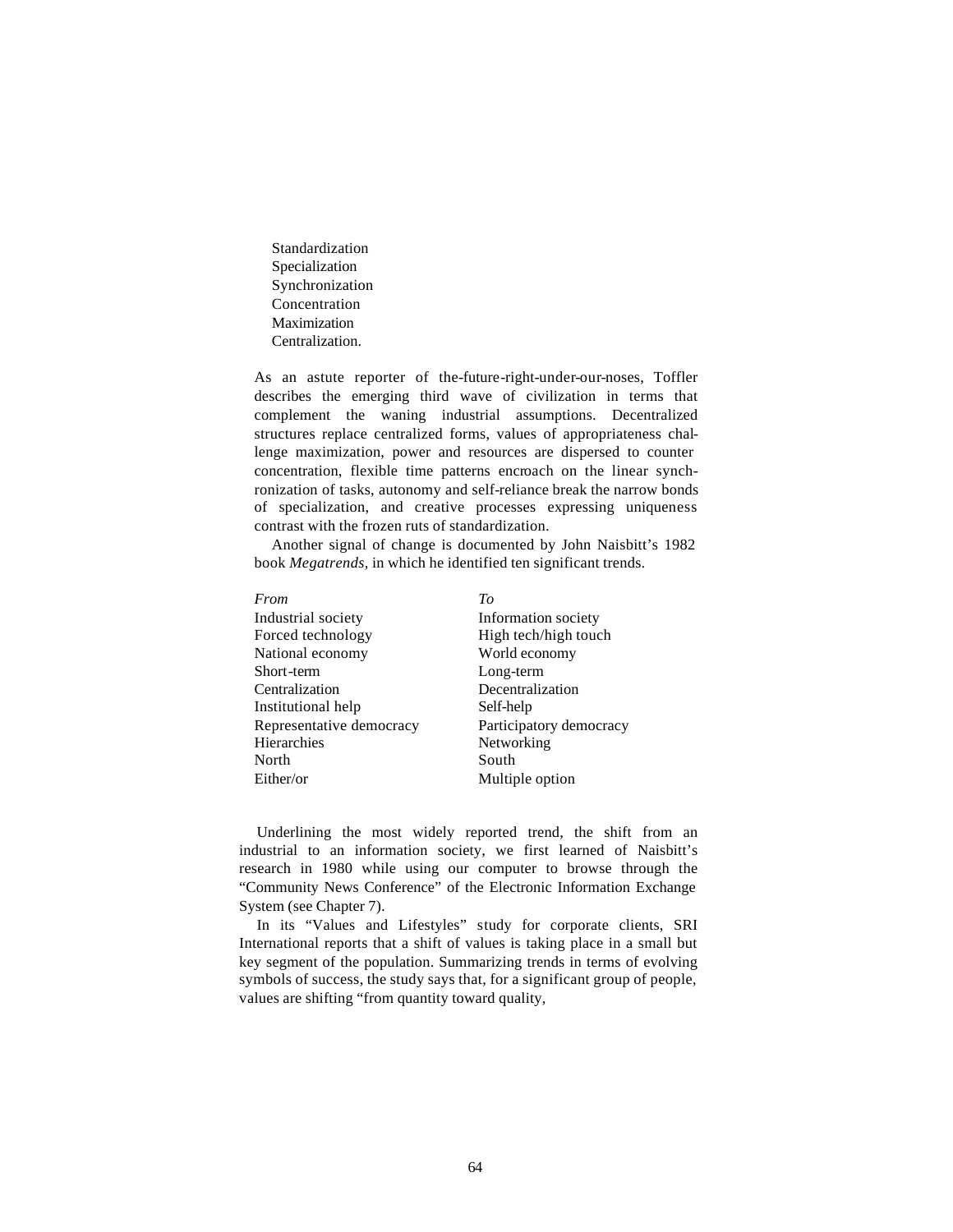from the group toward the individual, from abundance toward sufficiency and from waste toward conservation."

*Past Symbols:* fame, being in *Who's Who,* five-figure salary, college degree, splendid home, executive position, live-in servants, new car every year, club membership.

*Present symbols:* unlisted phone number, Swiss bank account, connections with celebrities, deskless office, second and third home, rare foreign car, being a vice president, being published, frequent and unpredictable world travel.

*Future symbols:* free time any time, recognition as a creative person, oneness of work and play, rewarded less by money than by honor and affection, major social commitments, easy laughter and unembarrassed tears, wide-ranging interests and actions, philosophical independence, loving, being in touch with oneself.

To these reports of change percolating beneath the crumbling facade of the industrial worldview can be added the rise of networks. Networks are not only the carriers of a new paradigm, they are a reflection of it: a segmented, decentralized, nonhierarchical, fuzzy, value-identified form of organization that is emerging at every social level from neighborhood to globe. The vast, vibrant, still-inchoate metanetwork of people and organizations we call the Invisible Planet is coalescing in every area of personal and social life, motivated by and bonding through shared values. Nascent therein is a great power for change.

When Americans last went to the polls to elect a President, it was 1984. 1984—this year is a fixture in our recent collective consciousness, the year in which we measured ourselves and our society against George Orwell's 1949 vision of a dosed, totalitarian, technocratic society thirty-five years in the future. Now that that timemark has passed, we can compare reality to the three governing slogans of the ruling Orwellian Party:

War Is Peace. Freedom Is Slavery. Ignorance Is Strength.

In a rough and premature way, the ingredients for a paradigm shift, a sudden widespread change in worldviews, are present even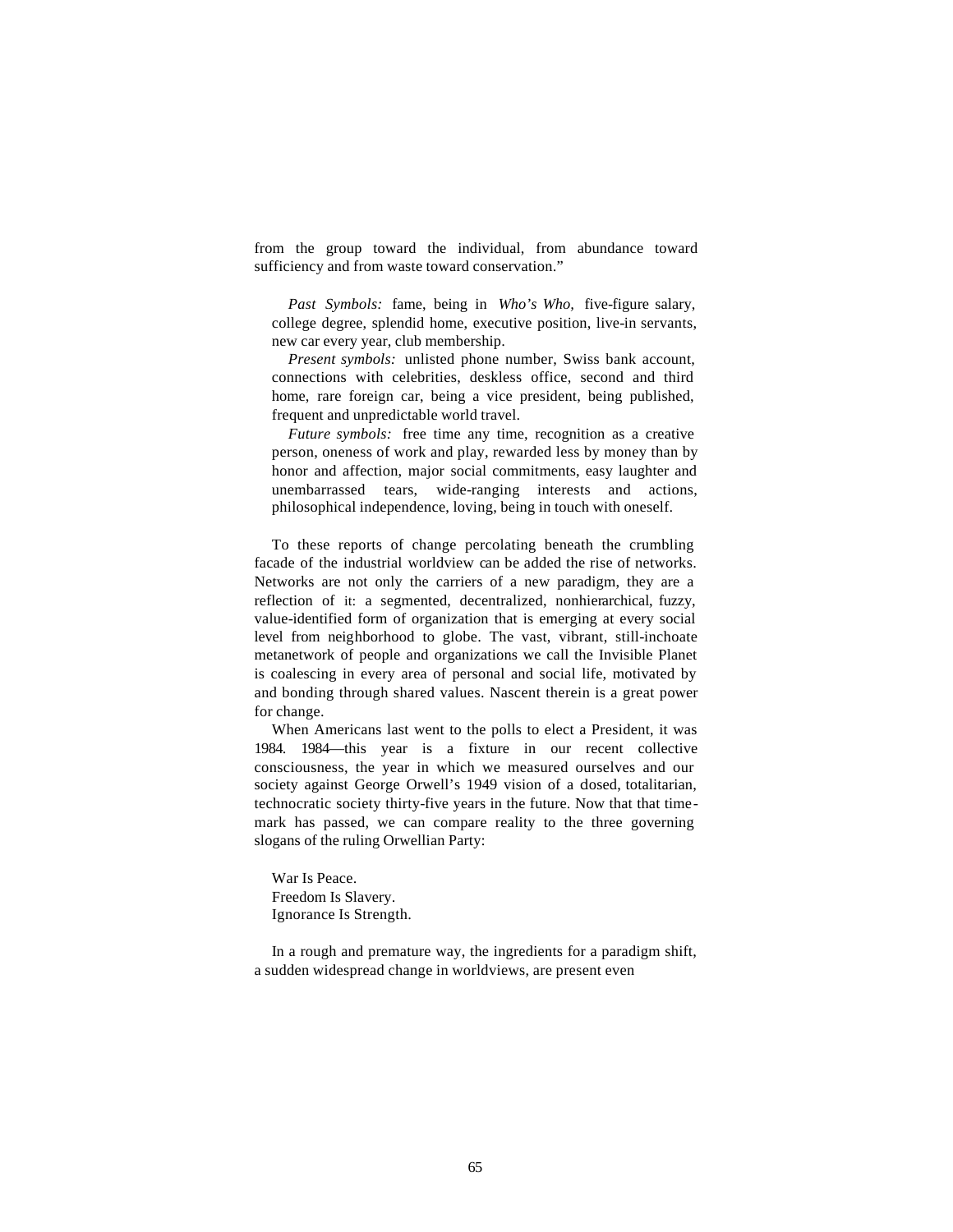now. There is a vital movement for constructive change and there is as well a potentially unifying scientific philosophy forming at the frontiers of knowledge (see Chapter 10). Ironically, the Ronald Reagan years may help the people on these paths to find one another and bond into networks, generating an internal cohesion that finally creates an apparently sudden transition.

Liberalism and conservatism define the two poles of industrial politics, the former representing the layers of sophisticated patches that hold together revisionist industrialism, and the latter representing the earlier, simpler verities of classical industrialism. As long as the dynamic of decision making was locked into this pattern, only industrial alternatives could appear in the public arena. Since Reagan swept away the liberal leadership that had dominated American politics from Franklin Roosevelt's presidency, there may now be an opportunity for postindustrial alternatives to arise in counterpoint to conservative rule, generating a new, sharply defined, complementary dynamic that makes a shift possible.

Often considered the greatest of the colonial Puritan preachers, Cotton Mather was also the last. A paradigm shift is sometimes preceded by "the Cotton Mather effect," the appearance of a powerful and persuasive representative of a worldview just as it is about to be displaced. Furthermore, in evolutionary transitions, there is frequently a distinct "step-back-to-leap-forward," a reversion to earlier ideas and behaviors before a leap to a new synthesis (see Chapter 10). Ronald Reagan may prove to have been the "Cotton Mather" of the industrial worldview, and his administration a conspicuous "stepping back" before transformation in the late 1990s.

Following his sizable mandates and some early political successes, Reagan's administration had problems as the novelty wore off and the industrial crises of deficit economics, arms control, pollution and terrorism remained intractable. Since these crises are fueled by trends that are unstoppable within the industrial context, the need for a new paradigm may suddenly become intense. If a suitable conceptual vehicle is ready, then for the first time the long-submerged struggle between the old worldview and the new could burst into public consciousness.

Politics and economics are about values, about the social processes of defining, using and struggling over value.

Power and money are completely entwined in the world, and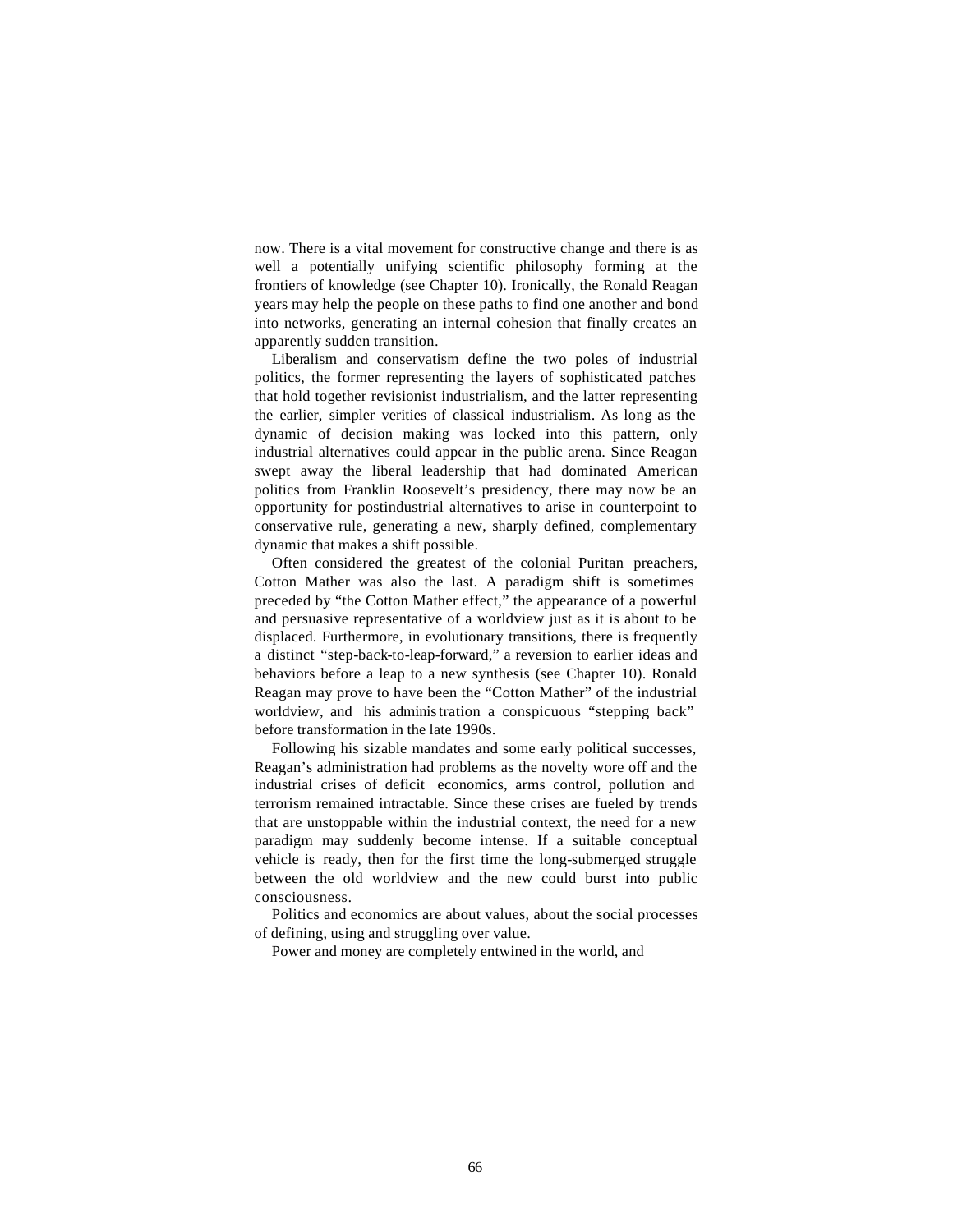both politics and economics relate to how we process differences in values. Capitalism is based on the assumption that profit is the single motivating economic value and that "realistic" power is devoid of human value beyond the jungle law of survival and dominance. But the citizens of the Invisible Planet understand that all power and wealth have a value context and that the evolutionary spectrum of human values is ignored only at the peril of dvilization and now, perhaps, the very survival of humankind and the planet.

Networking is most evident among people who have the least power. Powerlessness is relative, and ultimately the politics/economics of "some have it, some don't" renders us all victims. In representing the range of *struggles for the basics,* we begin with a relatively small minority and gradually broaden the concept: an indigenous culture to a racial minority to grassroots activism to the women's movement to human beings everywhere threatened with species death by global catastrophe.

## *Indians*

In 1843, the journalist Margaret Fuller (the great-aunt of R. Buckminster Fuller) called for recognition of an indigenous people—Native Americans. Fuller recorded her thoughts in her book *Summer on the Lake,* when she visited Mackinac Island, in Lake Huron, where the Chippewa and Ottawa tribes had convened to collect their annual recompense from the American government:

Let the missionary, instead of preaching to the Indian, preach to the trader who ruins him... . Let every legislator take the subject to heart, and, if he cannot undo the effects of past sin, try for that clear view and right sense that may save us from sinning still more deeply. And let every man and every woman, in their private dealings with the subjugated race, avoid all share in embittering, by insult or unfeeling prejudice, the captivity of Israel.

Fuller's sentiments can be found in many networks concerned with the preservation of indigenous cultures around the world.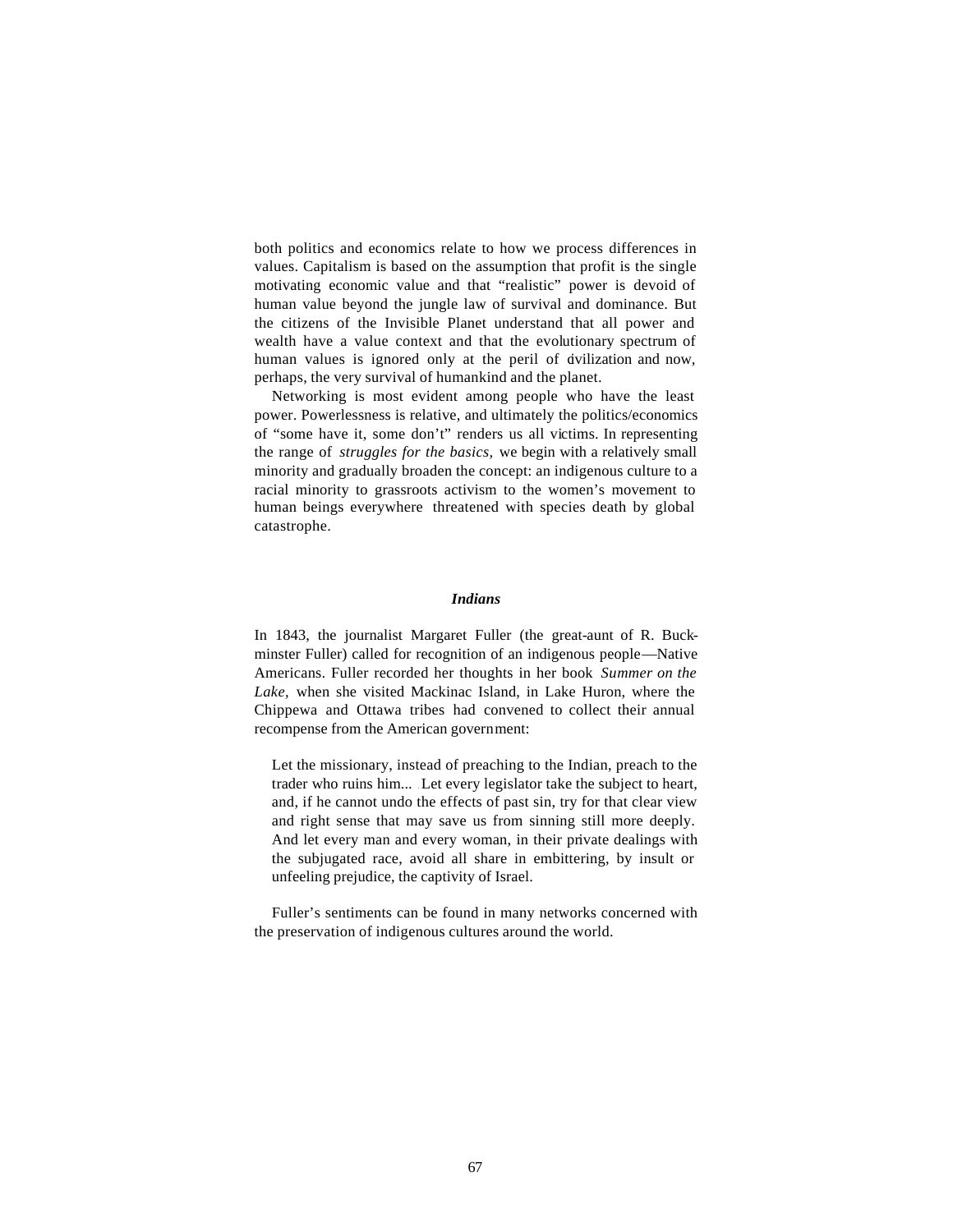Acknowledging our interconnectedness leads us to see that each of the struggles for individual and human rights is our own struggle.

Within the United States, the oldest struggle for group rights is that of Native Americans, a summary name for the 482 recognized tribes living on 266 reservations. The American government's treatment of the tribes is consistent with the raw industrial worldview in which might overrules right. White people were visitors on the land of Native Americans: had these European-descended capitalists observed their own rules concerning ownership during those early years, history would be very different.

As it was, the Indian people were "reserved" into small areas of land, mere fractions of the territory that various treaties promised. Today the struggle of the Indian peoples revolves around the land on which they live and its resources: oil, coal, uranium, gas and water all in rich abundance on many reservations. Without land, the traditional tribal way perishes.

The factors of high alcohol and suicide rates, severely depressed income and educational levels, and the jailing of many leaders of the Indian movement have brought Native people to the verge of extinction. A strong network of support, largely invisible, exists to reverse these realities, to celebrate the great heritage of the American Indian and to pave the way for another future.

One of the oldest and most visible support groups within the movement is the National Indian Youth Council (NIYC), which addresses such issues as land and resources, tribal government, health care and anti-Indian backlash, and sponsors programs in employment, appropriate technology, youth recreation, environmental education, paralegal training, voter registration and litigation. NIYC was born as an informal network and grew by consciously understanding itself as a process.

In history and principle, the National Indian Youth Council is a process, not an event. The process began in 1952 when Indian clubs at various universities began to form regional associations. It came to fruition during the Conference on American Indians (Chicago, 1960) when non-Indian scholars discussing Indian problems invited Indians for the first time to participate in their deliberations. The well-known "Chicago Conference" had two effects: it demonstrated the absurdity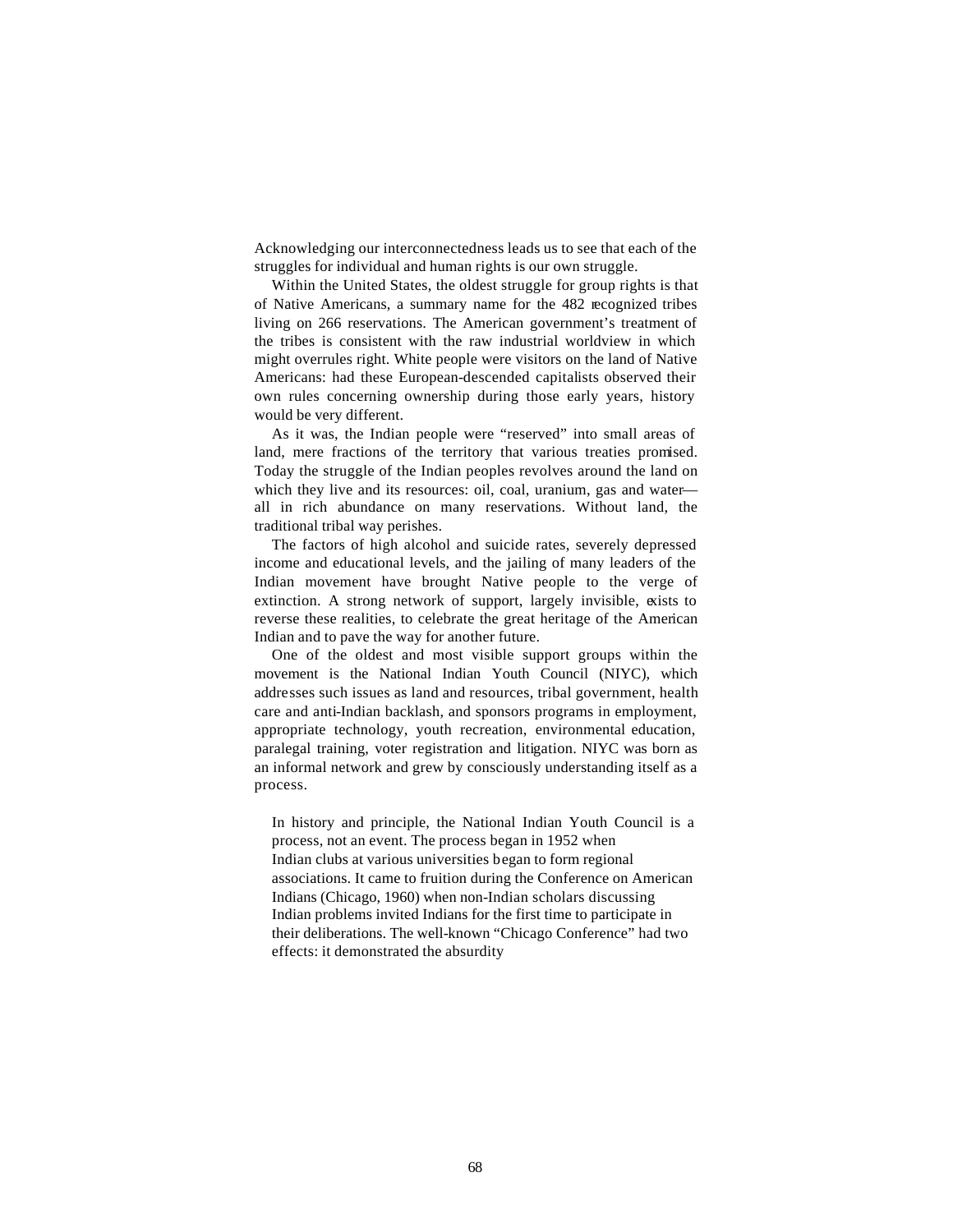of white scholars trying to define Indian problems; and the necessity for a national Indian organization to define its own problems and offer solutions consistent with Indian culture and tradition.

NIYC was created in Gallup, New Mexico, in 1961, by ten college educated Indians who had met at the Conference and envisioned that NIYC would become an organization of service to Indian People based upon the Indian system of agreement... . Each tribe has a distinct history; thus each tribe has different priorities in dealing with their problems and needs. What works for one tribe does not necessarily work for another tribe. NIYC approaches and responds to the variety of problems so differently that it may appear to the uninitiated that NIYC does not have a consistent philosophy or specific direction; but to NIYC this direction is as logical as the growth of a tree.

Only one of countless indigenous-culture support groups around the world, NIYC symbolizes the need for adaptive, nondogmatic networks that grow organically rather than by preordained ideology.

## *Blacks*

Movements for social and political change in the United States began in the very process of birth of the country, which was itself such a movement. In the 1800s, the focus was on the abolition of slavery, then enfranchisement for men, while the turn of the century saw the focus shift to concern with workers' rights, immigrant assimilation," and women's suffrage. By the 1950s, a new era was heralded with concern for civil rights for black people, a massive effort that spawned a number of other movements, including the black power movement, the anti-Vietnam War movement, and the women's movement.

But whatever happened to the civil rights movement and later the black power movement? The civil rights movement did not disintegrate with the silencing of some of its leaders by imprisonment and by death, but rather was diffused by its own internal shifting concerns. When the Rev. Martin Luther King was gunned down in Memphis, he was there to lead a march about jobs; the drive for black employment is one of many issue-related efforts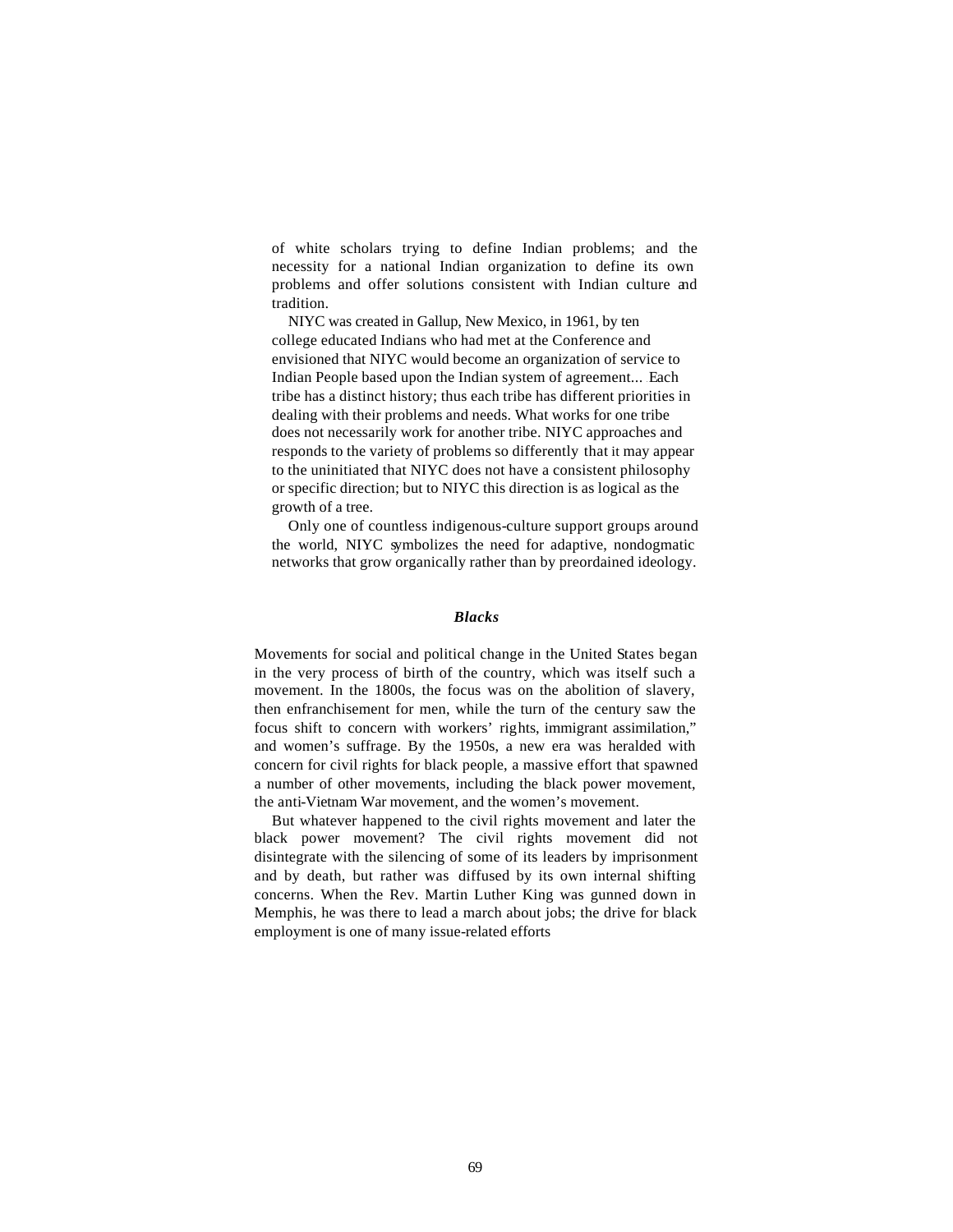that continue in the 1980s. By *1985,* apartheid in South Africa held global attention.

The theory of networking suggests that the people-to-people links at the basis of the black power movement reach deep into the community, reinfusing the culture with a sense of identity.

A personal story brought this point home to us: Lucrecy Johnson is a 65-year-old American black woman, born in Creedmoor, North Carolina, who moved north in the great migration of southern blacks at the tail end of the US Depression. She raised her four children mostly alone and has had a hand in raising nearly all of a dozen grandchildren and as many great-grandchildren. She has worked all of her life, buying everything on time-even her indoor bathroom, which in 1970 was finally installed in her small wood frame house on the only unpaved street in her segregated Pennsylvania town.

Johnson eschewed the black power movement at its most mediavisible height, firmly stating that she was not "black." Yet the ideas of the movement reached her. When "Roots," a second-generation offshoot of black cultural pride, was first aired on American television in the mid-1970s, Johnson was ready: her response was to dig into an old box in her attic and pull out the only existing photo of her grandmother. "I was always ashamed of this picture," she said, "because my grandmother was a slave. But now I realize who she was and that I can be proud of her." The picture now sits in her living room alongside that of her children's graduation and wedding pictures.

The black power movement separated into myriad small local action projects that have touched many aspects of people's daily lives. While the large national organizations—such as the Urban League, NAACP and PUSH—appear to be at the "head" of the black movement, a much larger, largely invisible infrastructure exists which sets up day-care centers, forms local community alliances, establishes cultural associations, involves people in tenants-rights activities, serves meals to the infirm and provides access to inner-city gardening plots.

Networking is the key to survival for all minority groups. At a time when the voices of division grow loud—pitting Black against Jew, Haitian against Cuban, Vietnamese against Chicano—it is doubly important that we work from our sense of interconnectedness as a species. Since greed and hate can never be the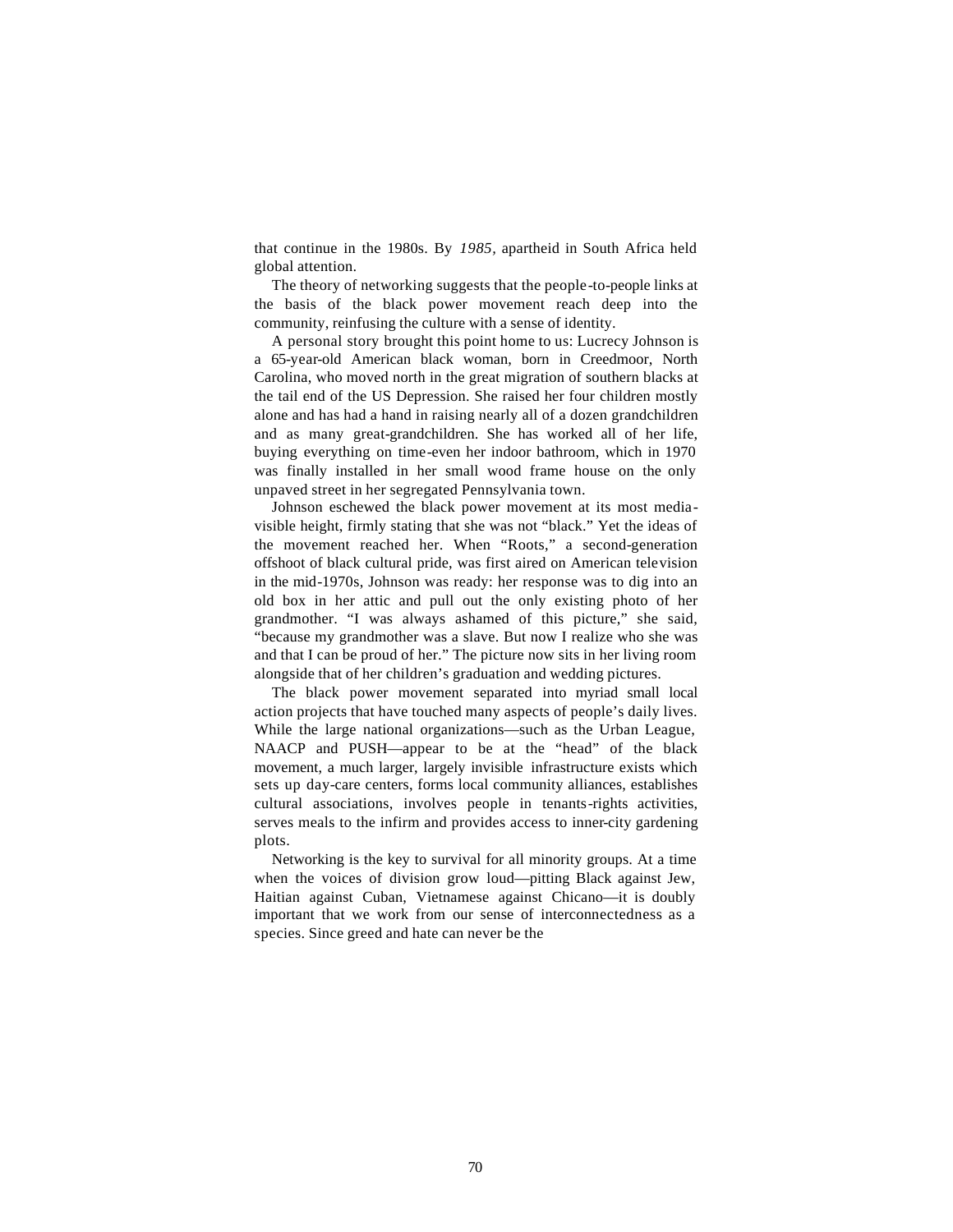basis of lasting associations, those without power and resources must share and love. Now is a crucial time for networks to work together.

#### *Women*

The women's movement, while purportedly working on "one group s" issues, actually represents deep concern for the preservation of individual rights. The women's movement is ultimately about the power each woman assumes over her own destiny. The struggle encompasses global issues: how humanity should proceed, what values will inform our decision making, and how our decisions will be made.

One of the early recognitions of the "second wave" of feminism was that our language itself would become an issue. Historically, most women have been defined by their domestic identities and by their relationships to men: the use of gender-specific words like "mankind" as the "generic" form makes it difficult to dispel old ideas about sex roles and to avoid passing stereotypes on to our children.

Early misinterpretations of the second wave of feminism led people to believe that women "wanted to be men." While many women chose to perform tasks traditionally reserved for men, men likewise chose professions traditionally reserved for women. These role changes are not the point of the women's movement; they are merely its byproduct.

At issue to the women's movement is a fundamental change in the way men and women understand one another and cooperate in the world. The women's movement is about the integrity of individuals.

The heart and soul of the women's movement rests in networking: women making connections among women. Indeed, the entire genesis of the 1960s-born women's movement can be traced to myriad networks that spontaneously developed throughout North America and abroad. Meeting in small groups—called "consciousness raising" sessions (a term later adopted by the human potential movement) women experienced dramatic flashes of awareness of the *Gestalt* in which they lived. These "clicks," as writer Jane O'Reilly called them, were the architecture that framed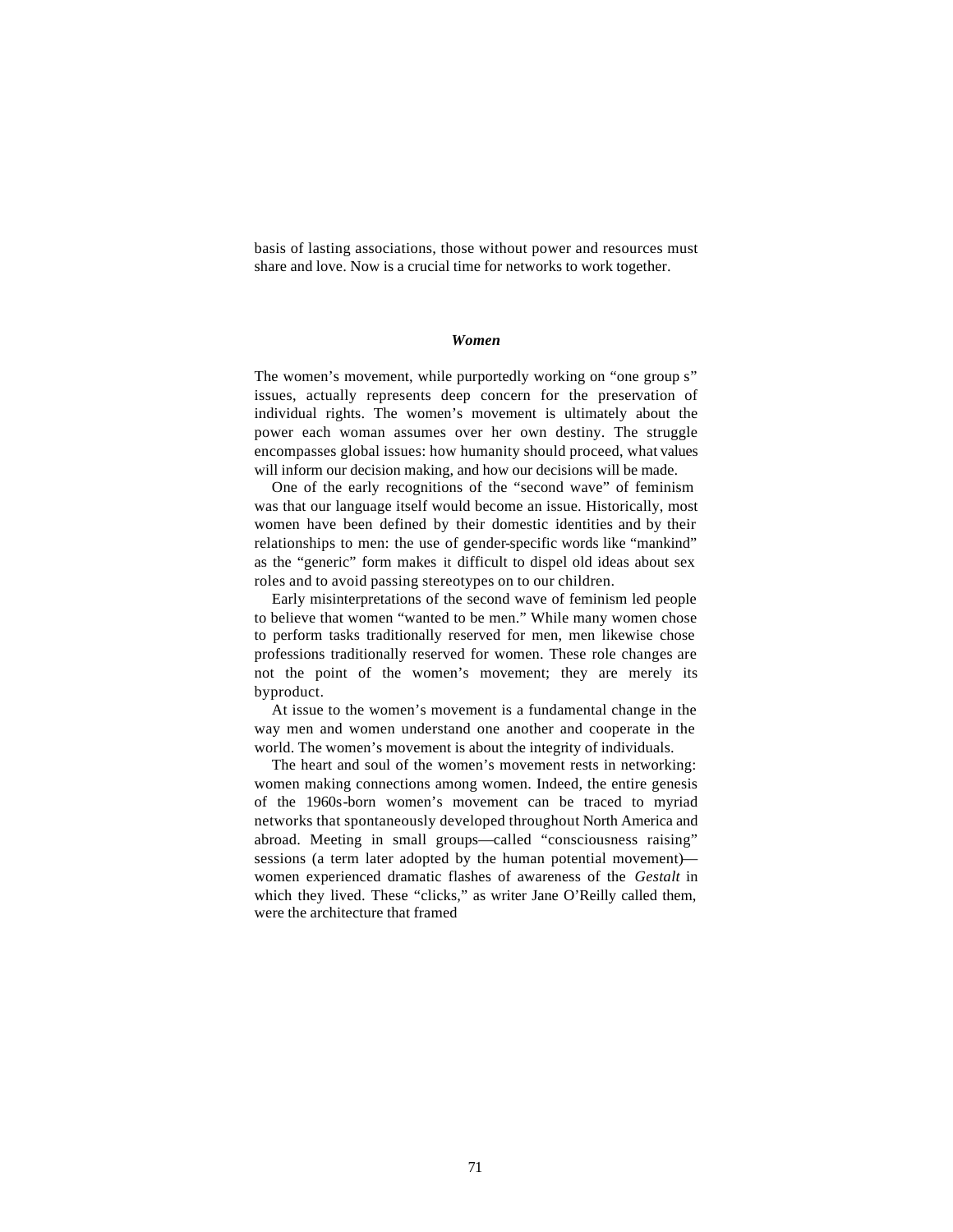the larger worldview, the personal proofs that isolated women share many problems in patriarchal society.

The women's movement is about awareness and about consciousness, concerns with profound implications for our developing human species. Its most expansive thinkers talk of an integration of political and economic issues with new ways of knowing, integrating the right brain (typically described as the "feminine" hemisphere, where intuition and creativity are generated) with the left brain (typically described as the "masculine" hemisphere, where logic and reason are generated). And, they challenge the pat idea that women are more "intuitive" than men, that men are more "rational" than women. The women's movement reminds us of how much more lies within our grasp as human beings, how much more creative we can be by dropping away our role restrictions and just allowing ourselves to "be." But large evolutionary jumps, such as that suggested by the women's movement, can never develop without the long, slow, day-to-day work of confronting the inequities that exist for women in the workplace, in the media and in the home.

One very successful women's network that reflects the realities of women on the job is *9to5:* The National Association of Working Women, which, as a national membership organization, links women office workers into a support and advocacy network. 9to5 got its start in 1972, when a group of ten women employed in downtown Boston offices met to discuss the quality of their work experiences.

Using the name *"9toS",* later popularized in the Jane Fonda-Lily Tomlin-Dolly Parton film by that name, the women began to organize and to dig out the facts of life for women office workers. What they found was that over 20 million women, about 10 percent of the entire US population, are employed as office workers, with, at that time, an average salary for clerical workers of \$8128 per year; and that *95*  percent of all working women earn less than \$10,000 annually. Using this information as their catalyst, the women in 9to5 went on to set up The National Association of Working Women, with members in fifty US states, Canada and Europe, and twenty-five chapters. 9to5 has been highly effective in drawing attention to the concerns of its constituency, having secured raises, promotions and back-pay settlements for thousands of women. More than anything else, 9to5 has identified a large,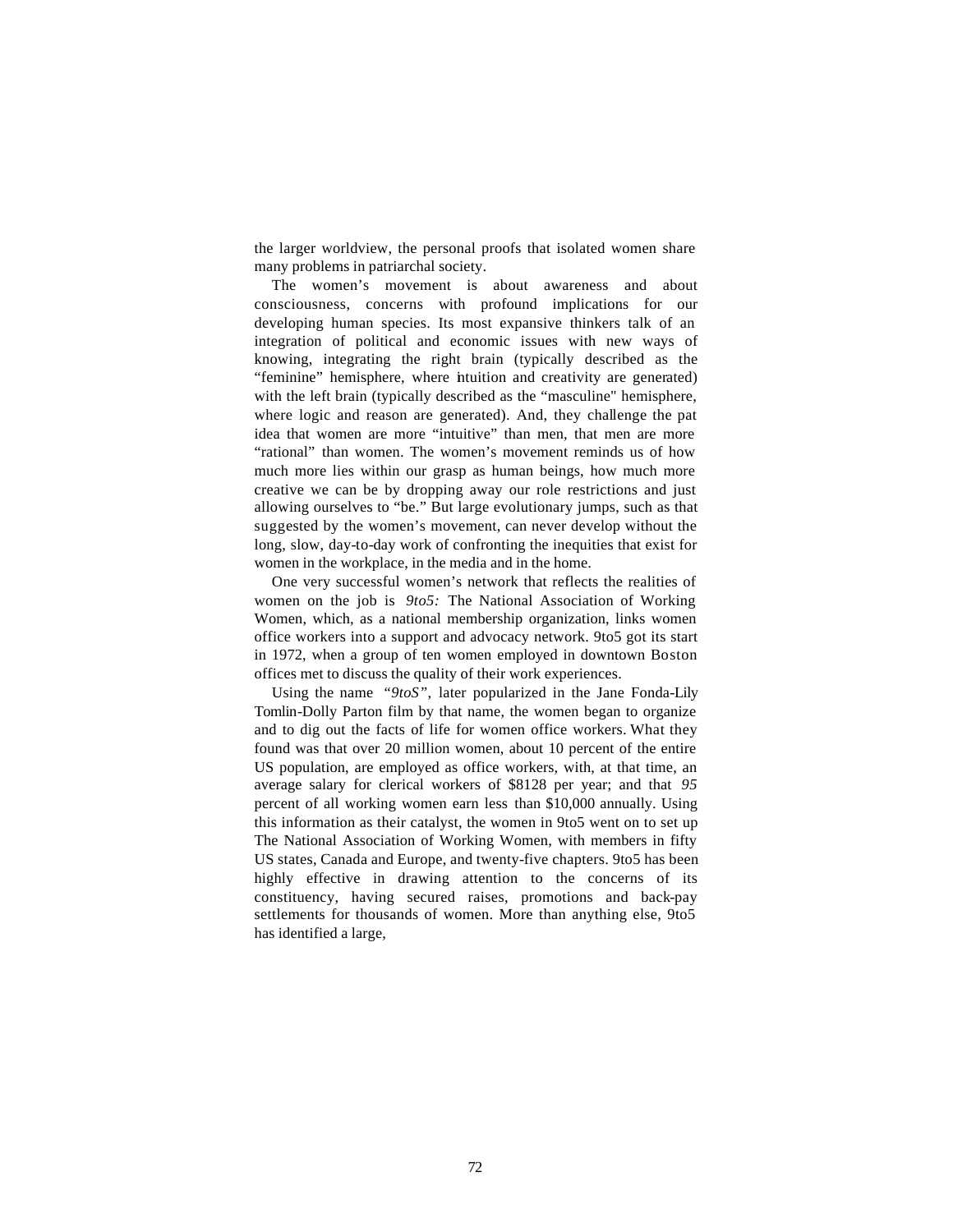unorganized constituency, translating hunches and feelings about women's office experiences into dollars-and-cents facts around which they can organize.

9to5 was the harbinger for the rise of women's business networks that now meet in every industry at all levels of organization—helping women move up the corporate ladder, find new jobs within their companies, change careers and become board members.

Women have also created their own executive "clubs," which restrict membership to certain income levels and hierarchical rank. "The exclusive [women's] networks disturbed me at first," Carol Kleiman, author of *Women's Networks,* told *USA Today* in February 1983. "Some sound just like the old sororities. But people have the right to organize within their own groups.''

For women belonging to these networks, their support value is immeasurable.

Thus the women's movement comprises many networks, working on many issues, including such concerns as creating a clearinghouse for information on marital and date rape (Women's History Research Center), establishing a women's media network (The Women's Institute for Freedom of the Press), monitoring federal actions regarding women (Women USA), working to eliminate violence against women (simply named, Women Against Violence Against Women), identifying shelters for battered women (Working on Wife Abuse), supporting displaced homemakers (Displaced Homemakers Network), and establishing networks of peer support among professional women (New England Women Business Owners), to name just a few of the hundreds of thousands of women's groups. (See *Women's Action Alliance,* edited by Jane Williamson *et al.,* and *Women's Networks,* by Carol Kleiman, for extensive listings.)

While no one of the networks is the women's movement, each is a hologram, reflecting the larger women's movement; taken as a whole, they constitute an immense metanetwork of shared perspectives, and they are moving us all toward a new understanding of what women, and men, can be.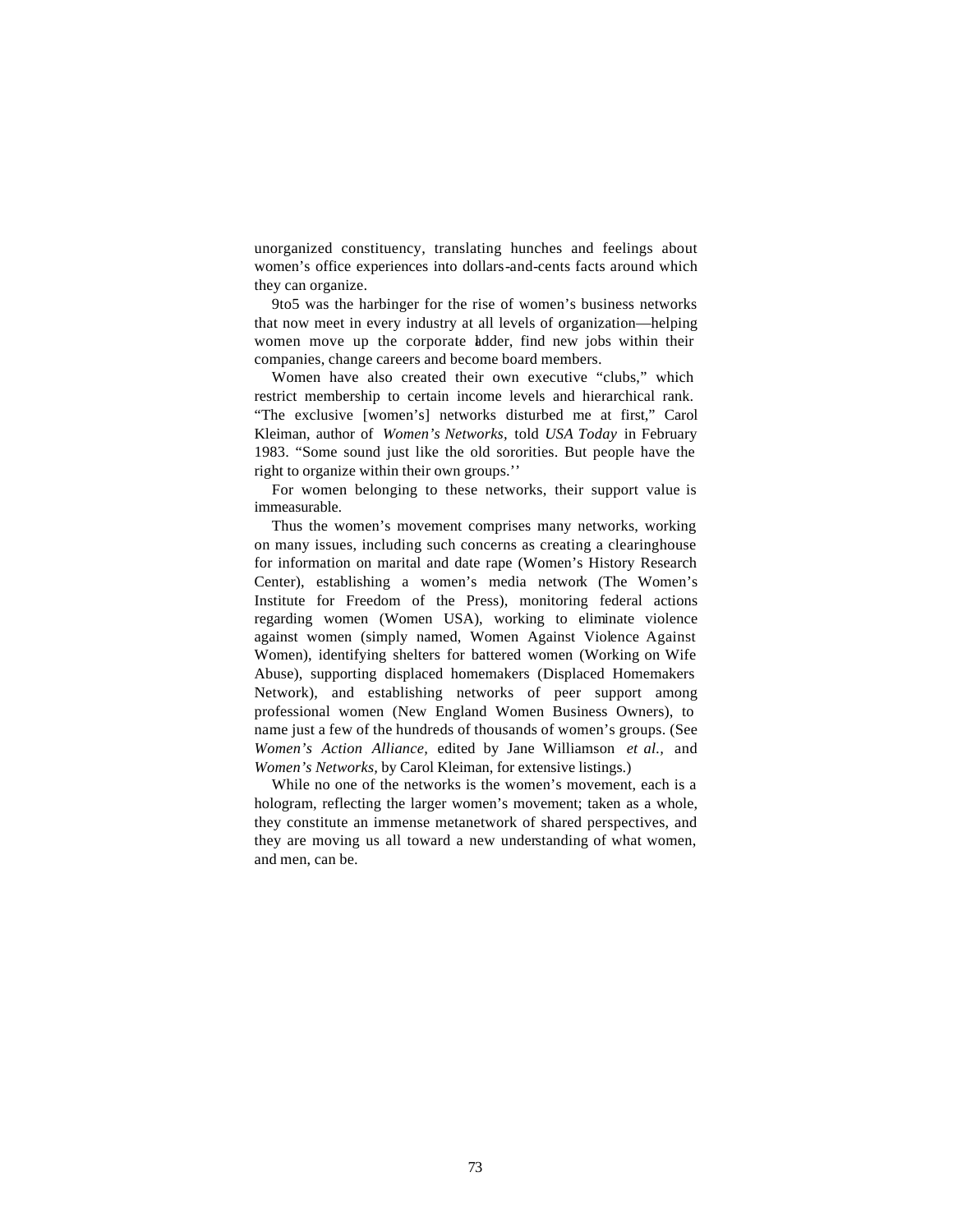# *Networking for peace*

In war, almost everyone becomes powerless and subject to rule by a few. In nuclear war, absolutely everyone becomes powerless after the first explosions.

Peace movements are as old as history, waxing and waning in visibility and strength depending upon the involvements of the world's military at any moment. During the late 1960s, the peace movement (better known as the antiwar movement), had a tremendous impact on international foreign policy, and the dramatic consequences of that era still reverberate as we approach the year 2000. Vietnam provided the collective political baptism for the largest generation in history.

The image of the world at peace is beautiful—and largely unknown in our recorded history. History, as the books read, is rarely more than an accounting of one war after another, with countries and borders changing before new maps could even be drawn.

But now the stakes are higher than ever before, so high that the question can no longer be framed as a choice between war and peace. Rather, since 6 August *1945,* the choice is between planetary survival and utter destruction. Despite the deeply disturbing comments of politicians who make mindless statements such as "Nuclear war is winnable," it is clear to anyone who has seriously studied the effects of nuclear war and its aftermath that no one can win a nuclear war.

With perhaps the oldest lineage in the network ecology we have studied, today's global peace movements trace their roots to 1815 when a few Quaker Peace Societies formed in the wake of the Napoleonic Wars. In his classic study *The History of Peace,* A. C. F. Beales describes five fundamental roads to peace explored by the nineteenth-century peace movement: arbitration, an international authority, international law, sanctions and disarmament. In 1930 he wrote, "I was surprised to find that every single idea current today about peace and war was being preached by organized bodies over a century ago. ...

More than a half century later, these five roads still comprise the greater part of the political agenda for world peace.

The aphorism "Where there's a will, there's a way" expresses the strength and weakness of these five roads. Over almost two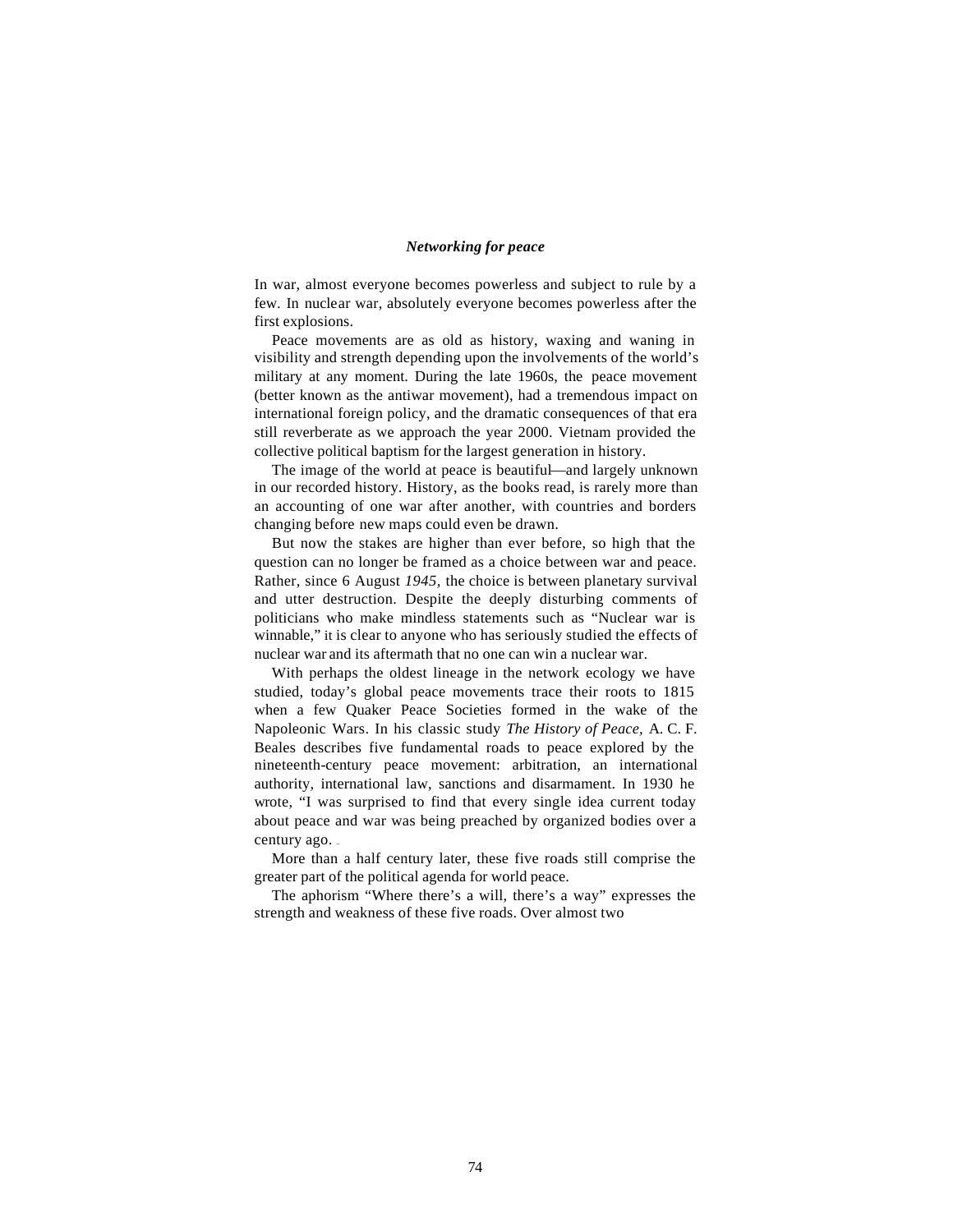centuries, the world community has acquired enormous experience with the *ways* of peace—developing methods and institutions of arbitration, establishing the United Nations as an international authority, progressing toward the codification and adjudication of international law and experimenting with a variety of sanctions. Disarmament, the acknowledged goal and capstone of the traditional global peace movement, has been the most elusive of these roads to peace. Missing in this noble plan has been a sufficient world constituency with a *will* to peace, the real prerequisite to disarmament.

Coincident with the first United Nations Special Session on Disarmament in 1978, the "Colloquium on the Societal Context for Disarmament" was a forum for discussing the will to peace. A recurrent theme in this conference was the need for a change in perceptions and values, the need for people and nations to "catch up" to the radically new nature of war and peace in the twentieth century. Lasting peace, the conferees felt, is only possible through the attainment of some global value consensus. This emphasis on values now is realism, not idealism—today it is idealism to think that true disarmament is possible without a preceding or an accompanying value shift.

The systems theorist Ervin Laszlo suggests four basic perceptions that need to gain influence as the foundation for peace: the symbiosis" theory of human relationships, the "altruism is pragmatic" insight, the "unity in diversity" thesis and the "multi-level loyalty" concept.

We believe that the Invisible Planet represents evidence that a value shift with just these characteristics is underway and already widespread. Virtually all the networks of our sample reject the idea that aggression and violence are the natural basis for human relationships. Most networks positively affirm the interdependence of all people and of people with the whole planet. Networkers in our sample actively search for threads of unity while protecting the diversity of individuals, groups and cultures. Many networks explicitly state their concern with all the interdependent levels of connection, their responsibility for local and global issues alike. We place our greatest hope for the eventual achievement of global peace in the total panorama of this network.

Robert Muller (see Chapter 8) describes the "new global community values" that have emerged out of experience with "our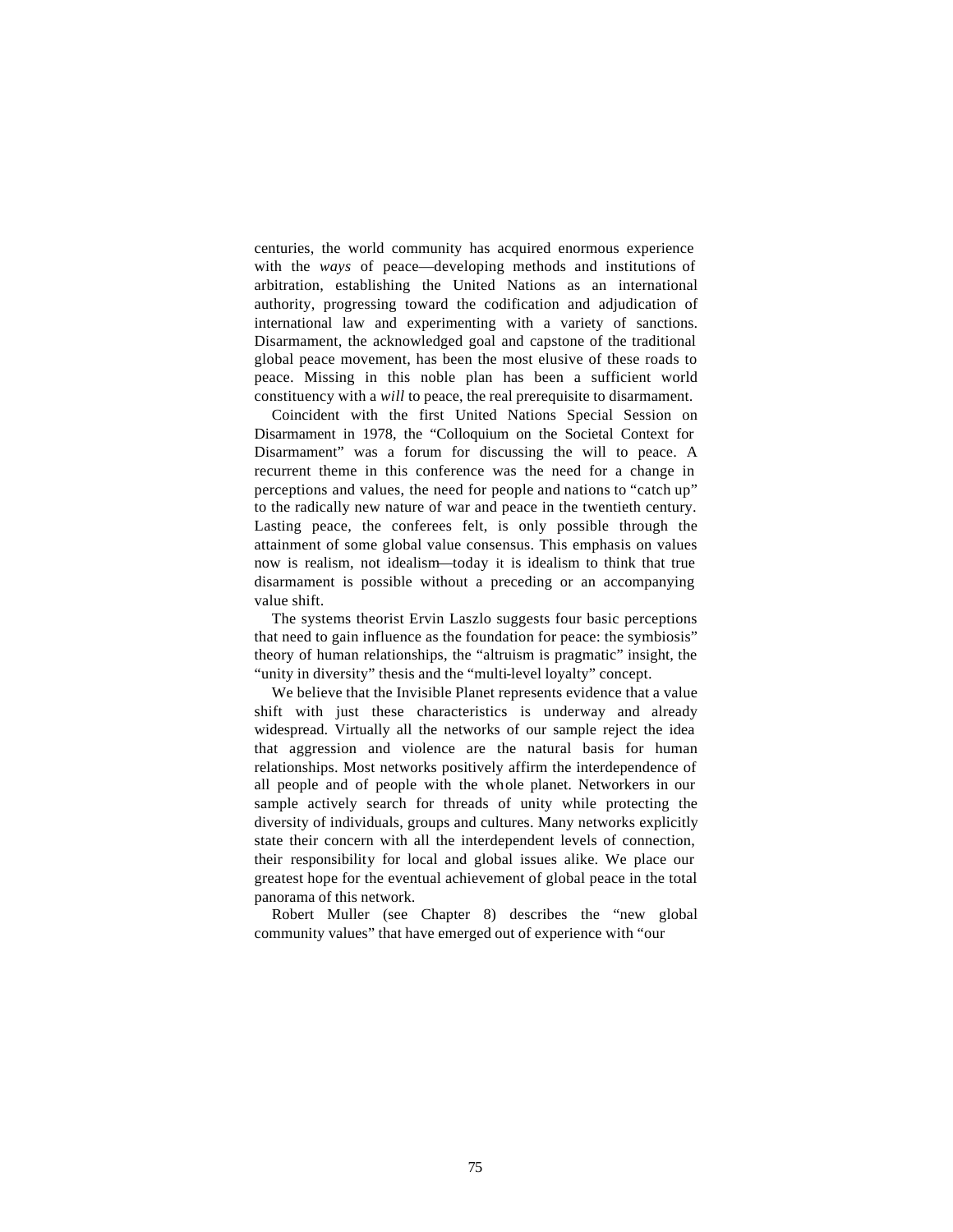planet's first universal organization." Muller's "four globalisms" globalism in space, globalism in time, global institutions and global education—are paralleled by the whole-system values appearing at each level of network activity.

Globalism in space, for example, involves our new perceptions of the whole earth, externally from space and internally from planet-wide data gathering, which underlie the emerging whole-system values. Remarkably, our network research reveals a comp lementary "global perspective" operating at the local level. A good instance is provided by members of the *Rain* magazine collective, one of the first appropriate technology groups. They compiled *The Portland Book* as "a slice of the whole earth," a whole-system overview with attendant practical detail that perceived Portland, Oregon, USA, as a complex local system embedded in multiple layers of interdependent systems.

The appearance of global values now is accompanied by revisions of personal, local, regional and national values. Global values are inclusive, representing the integrity of all levels of human and planetary organization. Myriad clusters of people acting with a new worldview are the precursors to a sudden, species-wide value shift toward human transformation and global peace.

Predicting worldview shifts is like predicting earthquakes: we think the precursors of a shift indicate that dramatic change is sure to come, but we do not know when it will happen. Of course, whether you think worldview shifts are as real as earthquakes depends on your view of evolution.

A popular retort to current talk about weapons freezes, reduction, disarmament and the like is this: "We have always had war, and we always will have war." Disbelief that any meaningful change in the current balance of terror is possible rests on the assumption that evolutionary change happens very gradually over a very long time. Many people deny the possibility that there is ever anything truly "new under the sun"; and, consequently, they remain blind to the potential of momentous planetary change within their lifetimes.

General systems theory has convinced us that the model of emergent evolution is more likely to hold the clues to our human history than the prevailing social version of Darwinian genetic fitness. Emergent theories portray evolution as periods of sluggish continuity punctuated by sudden appearances of new entities and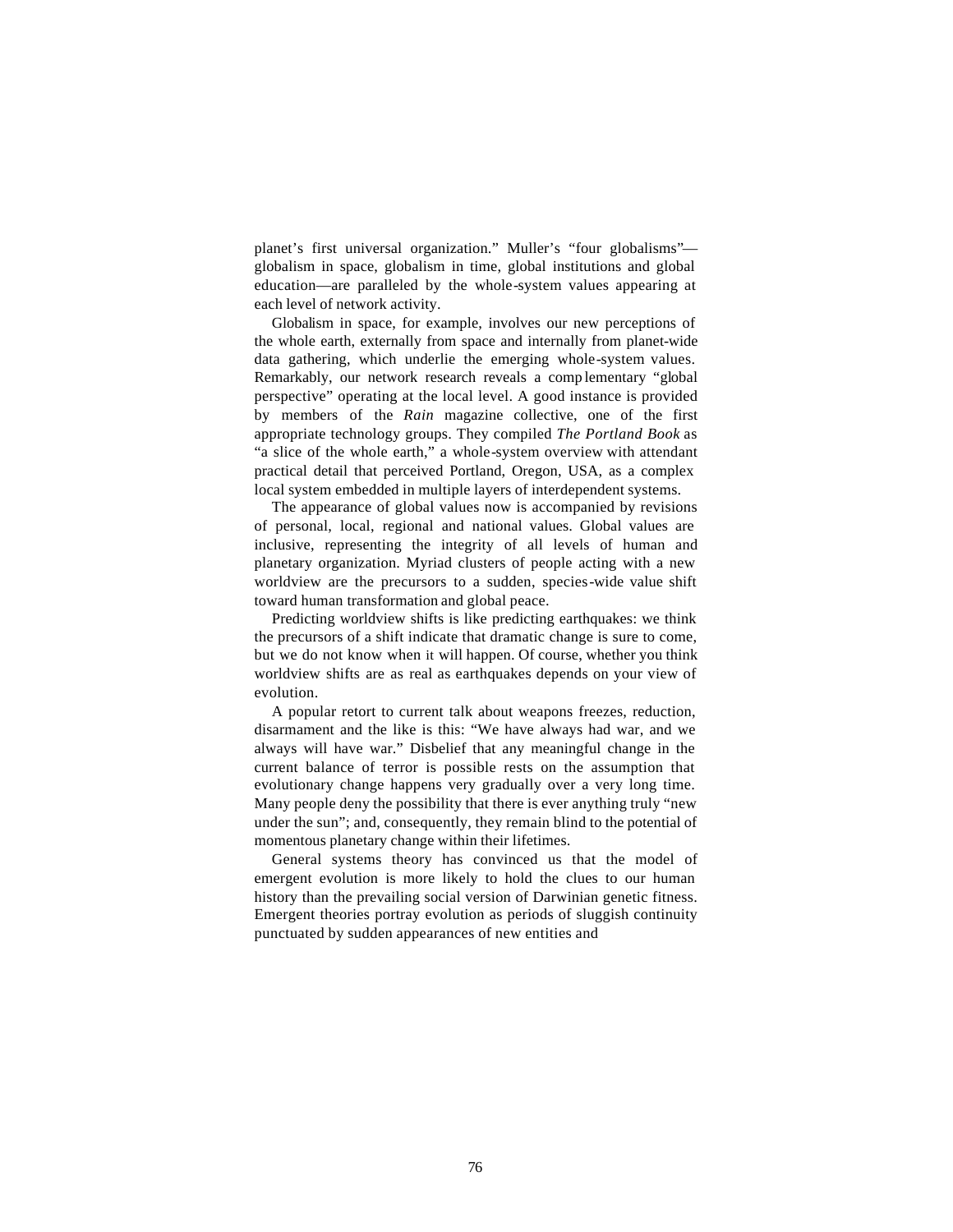behaviors—evolution zigzags its way toward greater complexity, each important advance marked by crisis and uncertainty (see Chapter 10).

On the scale of even sudden evolutionary change, however, our human days and years are still slow-motion frames that make the perception of large-scale change difficult. An emergent event may require many years before the full impact of the novelty unfolds in personal/social change involving masses of people. Our optimistic assessment of the prospects for global peace is rooted in the belief that we are today witnessing the leading edge of a tidal wave of change set into motion in part by three coincident emergent events that occurred forty years ago.

Global historians of the future are likely to mark the second half of 1945 as one of the great watershed moments of human evolution. In June, the charter of the United Nations (UN) was ratified. In August of that year, nuclear weapons were used for the first time. In December, ENIAC, the first electronic computer, was declared operational.

The seed of knowledge that exploded over Hiroshima signaled the emergence of a new fact in human affairs with enormous implications for war and peace, the potential of species-wide death. As the first successful species-wide planetary organization, the United Nations is also a novelty in terrestrial history. Although the appearance of the computer was less dramatic than the other two events, we now recognize that it was equally momentous, heralding the emergence of what has come to be called the Information Age, the basis for specieswide communication.

Computers, global organization and the nuclear threat are now converging on civilization's center stage.

#### *A network of nations*

As though a cosmic compensation for our explosive entry into the Atomic Age, the process of forming a world organization was completed during the same period. While anyone who cared to look could instantly see that the shape of human destiny was irrevocably changed by nuclear weapons, the United Nations had to survive and grow before its novelty and necessity could be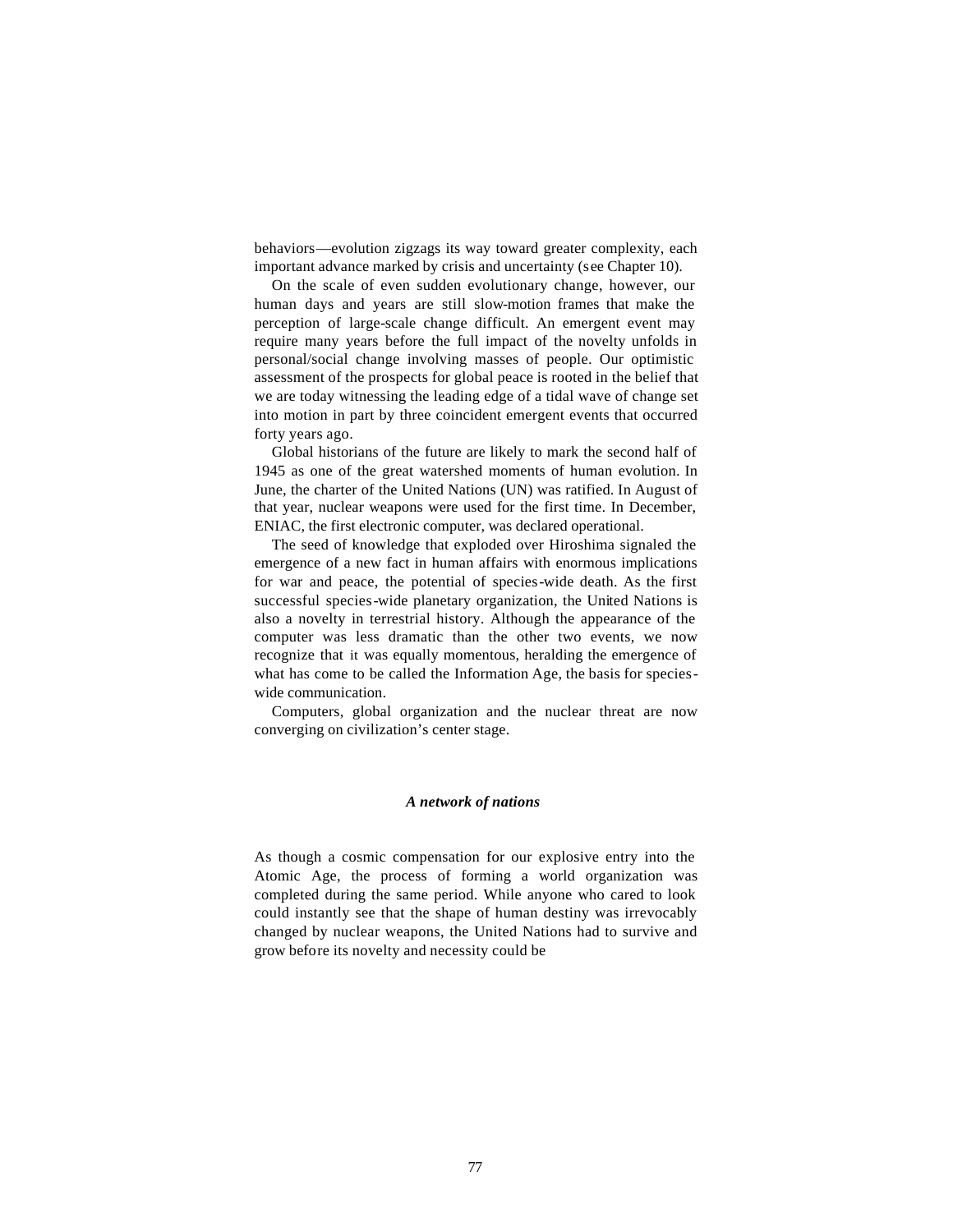acknowledged. Is it in an accident of history that these two events are so entwined?

Looking at the UN through our conceptual filter of networking, we see, not surprisingly, a very complicated organization. Like most large, modern institutions, the UN is a blend of personal networks, hierarchy and bureaucracy. The UN makes use of graded ranks of authority, of specialized departments governed by policies and of innumerable personal ties inside and outside the organization. After our interview with Dr Muller (see Chapter 8), we perceived that the UN also makes use of group-network organization.

The Economic and Social Council (ECOSOC), for example, coordinates a network of relatively autonomous organizational participants who cooperate on the basis of shared values. Intergovernmental agencies and nongovernmental organizations are independent bodies with their own mandates, internal forms of organization, sources of support and constituencies. ECOSOC does not control the behavior of these member organizations but rather facilitates cooperation along lines of shared interests. Many other activities of the UN, such as the International Year programs, are also group networking examples.

When we shift our perspective to the globe as a whole, looking again at the UN through network eyes, we see an even more dramatic manifestation of large-scale networking—the network of nations coordinated through the United Nations. Sovereignty, the bane of internationalists, is the declaration of nations that they are relatively autonomous entities. Given the persistence of sovereignty as an international fact of life, the UN has not functioned in the past thirtyseven years as a "supergovernment" but rather has acquired a diplomatic persona more nearly like that of a nation.

In the networks we have studied, the coordinating group typically has a charter, an office, a staff, publications and other features very much like the participant organizations with whom it establishes peer relationships. Similarly, the United Nations does not function at some higher rung of authority than nations, but rather horizontally, dealing with nations as equals. Nations send ambassadors to other nations and to the United Nations. Bryant Wedge, an early proponent of the US National Peace Academy, found, in a study of UN Secretariat personnel, that many members tend to develop a nationalistic attitude about the UN itself, evincing great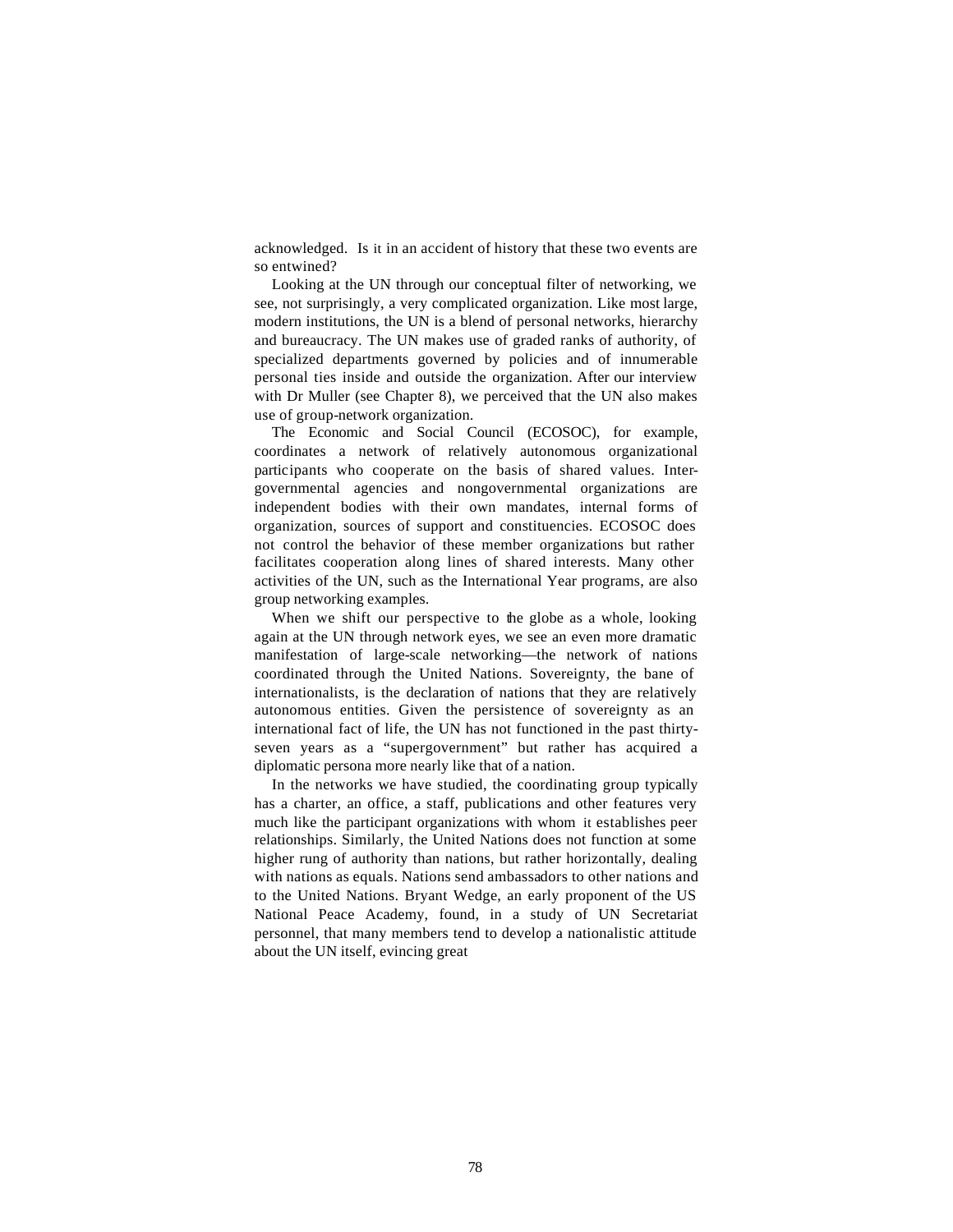concern for the survival of the institution. This seems natural to us.

The world organization we seek may not lie in the institution of the United Nations *per se,* but rather in the larger network of nations of which the UN is a part. Viewed in this light, the UN has not somehow "failed" to achieve supernational status against the obstructions of national sovereignty but rather has successfully established its status as a "world power" while simultaneously catalyzing the still-forming metanetwork of nations. A network of relatively sovereign nations cohering through shared values and interests is quite possibly more achievable and healthy for humanity than the creation of a supernational coercive authority.

## *Peacing*

One of the sixty-four hexagrams that comprise the Chinese *Book of Changes (I Ching)* is "T'ai." In English, this hexagram is called "Peace." Richard Wilhelm writes, "T'ai is a difficult word to translate. It means contentment, rest, peace, in the positive sense of unobstructed, completed union, bringing about a time of flowering and greatness."

Imagine, for a moment, what a society expressing unobstructed, complete union, reflected in a time of flowering and greatness, could mean. Peace is a condition of realizing human potential in its fullest sense. Peace is a value that many people hold as good. War, with which it is usually contrasted, is a value that many people hold as bad. In the *I Ching,* "Peace" is contrasted with "Standstill." *"Standstill* and *Peace* stand in natural opposition to each other," the commentary reads.

Over the years, peace has been defined in two ways: negatively, as the absence of war, a passive state of no violent conflict, and positively, as the precondition for the full release of the cornucopia of human potentials. Many sources are generating a global *will* to peace.

Positive and negative are complements, each an aspect of the other. Today's world nuclear movement is extraordinarily diverse but united on the shared negative perception of peace as the absence of nuclear war. The power of the movement lies in its ability to represent a universal threat to survival without requiring